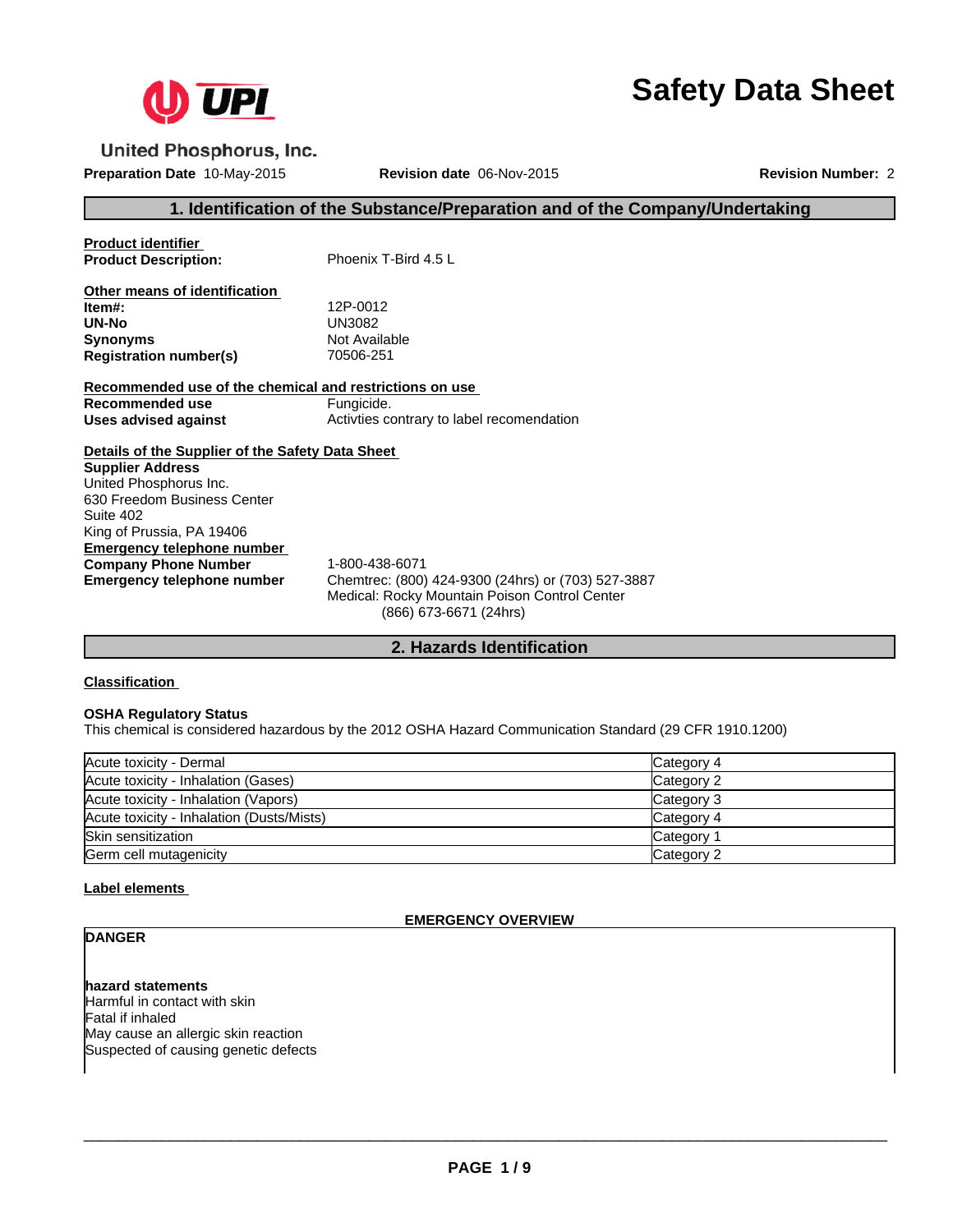

 $\overline{\phantom{a}}$  ,  $\overline{\phantom{a}}$  ,  $\overline{\phantom{a}}$  ,  $\overline{\phantom{a}}$  ,  $\overline{\phantom{a}}$  ,  $\overline{\phantom{a}}$  ,  $\overline{\phantom{a}}$  ,  $\overline{\phantom{a}}$  ,  $\overline{\phantom{a}}$  ,  $\overline{\phantom{a}}$  ,  $\overline{\phantom{a}}$  ,  $\overline{\phantom{a}}$  ,  $\overline{\phantom{a}}$  ,  $\overline{\phantom{a}}$  ,  $\overline{\phantom{a}}$  ,  $\overline{\phantom{a}}$ 

#### **Precautionary Statements - Prevention**

Do not handle until all safety precautions have been read and understood Do not handle until all safety precautions have been read and understood Wear cold insulating gloves/face shield/eye protection Do not breathe dust/fume/gas/mist/vapors/spray Use only outdoors or in a well-ventilated area In case of inadequate ventilation wear respiratory protection Contaminated work clothing should not be allowed out of the workplace Wear protective gloves

#### **Precautionary Statements - Response**

IF exposed or concerned: Get medical advice/attention IF ON SKIN: Wash with plenty of soap and water Call a POISON CENTER or doctor if you feel unwell Wash contaminated clothing before reuse If skin irritation or rash occurs: Get medical advice/attention IF INHALED: Remove victim to fresh air and keep at rest in a position comfortable for breathing Immediately call a POISON CENTER or doctor/physician

#### **Precautionary Statements - Storage**

Store locked up Store in a well-ventilated place. Keep container tightly closed

#### **Precautionary Statements - Disposal**

Dispose of contents/container to an approved waste disposal plant

#### **Hazards Not Otherwise Classified (HNOC)**

**OTHER INFORMATION** 

- Very toxic to aquatic life with long lasting effects
- Very toxic to aquatic life
- May be harmful in contact with skin

# **3. Composition/information on Ingredients**

| Chem<br>------<br>nanie | -NI                   | ۱O,<br>an i with 1<br>м. | cocrot<br>SELI EL |
|-------------------------|-----------------------|--------------------------|-------------------|
| l hiophanate-methyl     | <sup>კ</sup> ნ64-05-ი | 71 H<br>℡                |                   |

If CAS number is "proprietary", the specific chemical identity and percentage of composition has been withheld as a trade secret.

#### **4. First aid measures**

#### **FIRST AID MEASURES**

| Eye contact         | Hold eye open and rinse slowly and gently with water for 15 - 20 minutes. Remove contact<br>lenses, if present, after 5 minutes, then continue rinsing eye. Call a poison control center or<br>doctor for treatment advice. |
|---------------------|-----------------------------------------------------------------------------------------------------------------------------------------------------------------------------------------------------------------------------|
| <b>Skin contact</b> | Wash off immediately with plenty of water for at least 15 minutes. Call poison control center<br>or doctor for treatment advice.                                                                                            |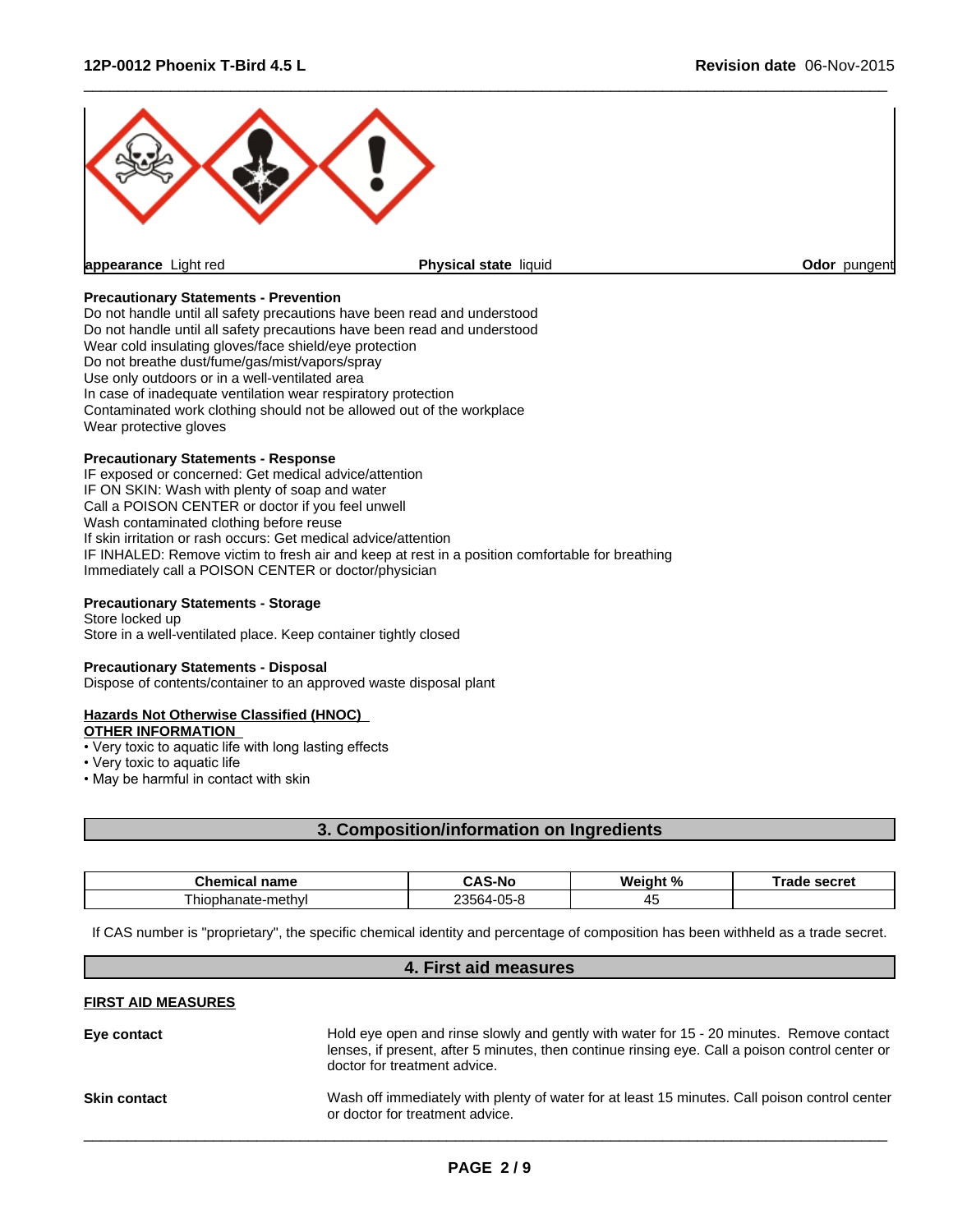| <b>Inhalation</b> | Move to fresh air in case of accidental inhalation of vapors or decomposition products. If<br>symptoms persist, call a physician. Immediate medical attention is required. Call a<br>physician or poison control center immediately. Toxic by inhalation. |
|-------------------|-----------------------------------------------------------------------------------------------------------------------------------------------------------------------------------------------------------------------------------------------------------|
| <b>Ingestion</b>  | Do not induce vomiting without medical advice. Never give anything by mouth to an<br>unconscious person. Call a physician. Clean mouth with water and drink afterwards plenty<br>of water afterwards.                                                     |
|                   | Most Important Symptoms and Effects, Both Acute and Delayed                                                                                                                                                                                               |

 $\overline{\phantom{a}}$  ,  $\overline{\phantom{a}}$  ,  $\overline{\phantom{a}}$  ,  $\overline{\phantom{a}}$  ,  $\overline{\phantom{a}}$  ,  $\overline{\phantom{a}}$  ,  $\overline{\phantom{a}}$  ,  $\overline{\phantom{a}}$  ,  $\overline{\phantom{a}}$  ,  $\overline{\phantom{a}}$  ,  $\overline{\phantom{a}}$  ,  $\overline{\phantom{a}}$  ,  $\overline{\phantom{a}}$  ,  $\overline{\phantom{a}}$  ,  $\overline{\phantom{a}}$  ,  $\overline{\phantom{a}}$ 

**Most Important Symptoms and Effects** No information available.

#### **Indication of Any Immediate Medical Attention and Special Treatment Needed**

**Notes to physician** Treat symptomatically.

#### **5. Fire-fighting measures**

#### **Suitable extinguishing media**

Carbon dioxide (CO2).

Use:. Dry chemical. Water spray. alcohol-resistant foam.

**Unsuitable extinguishing media** No information available.

# **Specific hazards arising from the chemical**

Thermal decomposition can lead to release of irritating gases and vapours.

**Hazardous combustion products**No information available.

#### **Explosion data**

#### **Protective equipment and precautions for firefighters**

Use personal protective equipment. As in any fire, wear self-contained breathing apparatus pressure-demand, MSHA/NIOSH (approved or equivalent) and full protective gear.

#### **6. Accidental release measures**

#### **Personal precautions, protective equipment and emergency procedures**

| requirements, for assistance in waste characterization and/or hazardous waste disposal<br>and other requirements listed in pertinenet environmental permits.<br>Soak up with inert absorbent material (e.g. sand, silica gel, acid binder, universal binder,<br><b>Methods for Clean-Up</b><br>sawdust). Sweep up and shovel into suitable containers for disposal. |
|---------------------------------------------------------------------------------------------------------------------------------------------------------------------------------------------------------------------------------------------------------------------------------------------------------------------------------------------------------------------|
| Methods and material for containment and cleaning up                                                                                                                                                                                                                                                                                                                |
|                                                                                                                                                                                                                                                                                                                                                                     |
| <b>Environmental precautions</b><br>Consult a regulatory specialist to determine appropriate state or local reporting                                                                                                                                                                                                                                               |
| <b>Environmental Precautions</b>                                                                                                                                                                                                                                                                                                                                    |
| <b>Personal Precautions</b><br>Avoid contact with the skin and the eyes. Wear protective gloves/clothing and eye/face<br>protection. Wash thoroughly after handling.                                                                                                                                                                                                |

#### **Precautions for safe handling**

**Handling**

Wear personal protective equipment. Avoid contact with skin and eyes. Do not eat, drink or smoke when using this product. Keep out of reach of children. Wash thoroughly after handling.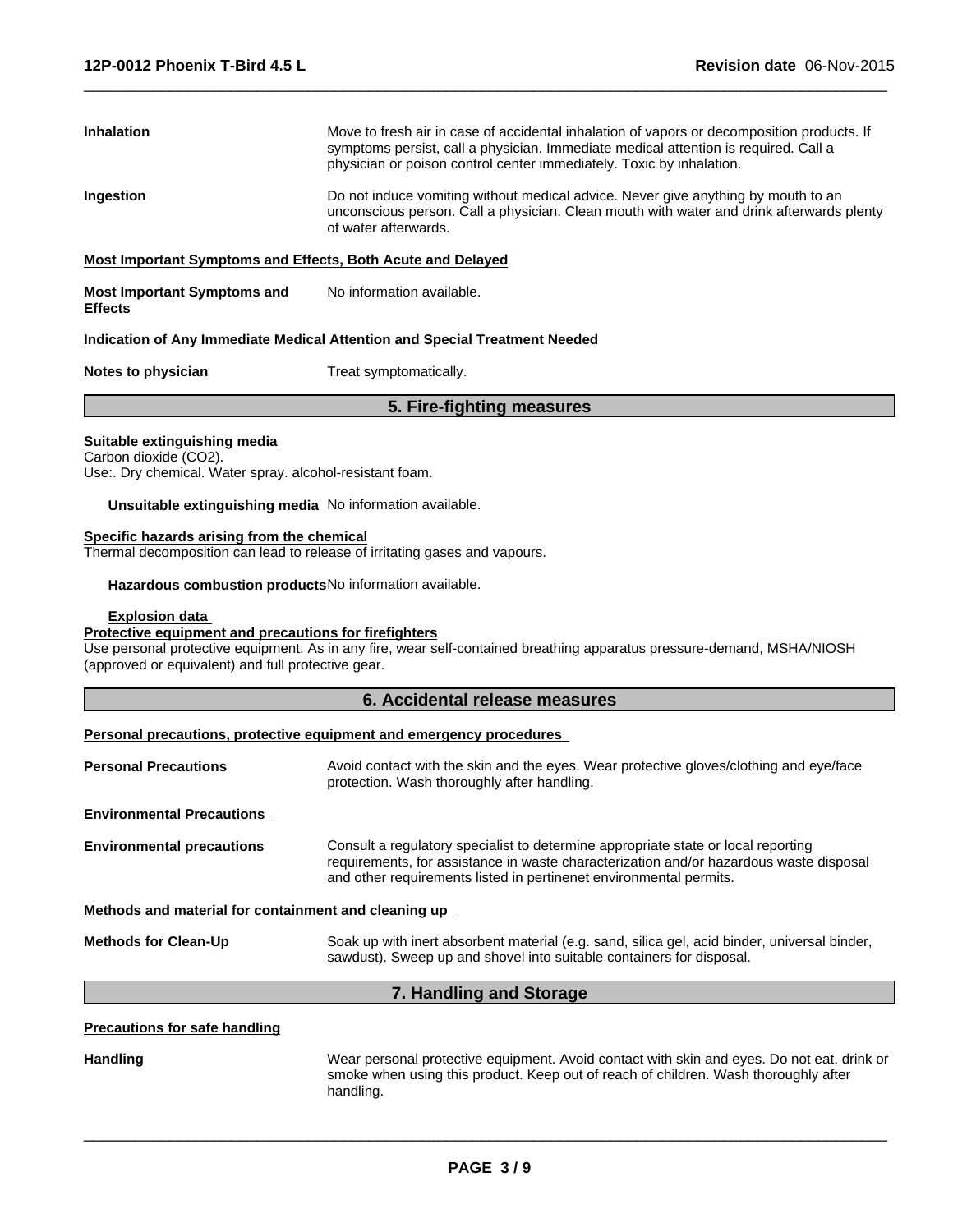# **Conditions for safe storage, including any incompatibilities**

| <b>Storage</b>                | Keep out of the reach of children. Keep in a dry, cool and well-ventilated place.<br>Strong oxidizing agents.                                                                                                                                                                                                                                                                                                                                                                                                                                                                                                                                                                                                                                                               |  |  |
|-------------------------------|-----------------------------------------------------------------------------------------------------------------------------------------------------------------------------------------------------------------------------------------------------------------------------------------------------------------------------------------------------------------------------------------------------------------------------------------------------------------------------------------------------------------------------------------------------------------------------------------------------------------------------------------------------------------------------------------------------------------------------------------------------------------------------|--|--|
| incompatible materials        |                                                                                                                                                                                                                                                                                                                                                                                                                                                                                                                                                                                                                                                                                                                                                                             |  |  |
|                               | 8. Exposure Controls/Personal Protection                                                                                                                                                                                                                                                                                                                                                                                                                                                                                                                                                                                                                                                                                                                                    |  |  |
| <b>Exposure guidelines</b>    | This product does not contain any hazardous materials with occupational exposure limits<br>established by the region specific regulatory bodies.                                                                                                                                                                                                                                                                                                                                                                                                                                                                                                                                                                                                                            |  |  |
| <b>Engineering controls</b>   | Investigate engineering techniques to reduce exposures. Local mechanical exhaust<br>ventilation is preferred. Consult ACGIH ventilation manual or NFPA Standard 91 for design<br>of exhaust systems.                                                                                                                                                                                                                                                                                                                                                                                                                                                                                                                                                                        |  |  |
| Personal protective equipment |                                                                                                                                                                                                                                                                                                                                                                                                                                                                                                                                                                                                                                                                                                                                                                             |  |  |
| <b>Eye/Face Protection</b>    | Use eye protection to avoid eye contact. Where there is potential for eye contact have eye<br>flushing equipment available. Safety glasses with side-shields.                                                                                                                                                                                                                                                                                                                                                                                                                                                                                                                                                                                                               |  |  |
| <b>Skin protection</b>        | Wear protective gloves/clothing. Socks and footwear.                                                                                                                                                                                                                                                                                                                                                                                                                                                                                                                                                                                                                                                                                                                        |  |  |
| <b>Respiratory protection</b> | Where airborne exposure is likely, use NIOSH approved respiratory protection equipment<br>appropriate to the material and/or its components. Full facepiece equipment is<br>recommended and, if used, replaces need for face shield and/or chemical goggles. If<br>exposures cannot be kept at a minimum with engineering controls, consult respirator<br>manufacturer to determine appropriate type equipment for given application. Observe<br>respirator use limitations specified by NIOSH or the manufacturer. For emergency and<br>other conditions where there may be a potential for significant exposure, use an approved<br>full face positive-pressure, self-contained breathing apparatus. Respiratory protection<br>programs must comply with 29 CFR 1910.134. |  |  |

 $\overline{\phantom{a}}$  ,  $\overline{\phantom{a}}$  ,  $\overline{\phantom{a}}$  ,  $\overline{\phantom{a}}$  ,  $\overline{\phantom{a}}$  ,  $\overline{\phantom{a}}$  ,  $\overline{\phantom{a}}$  ,  $\overline{\phantom{a}}$  ,  $\overline{\phantom{a}}$  ,  $\overline{\phantom{a}}$  ,  $\overline{\phantom{a}}$  ,  $\overline{\phantom{a}}$  ,  $\overline{\phantom{a}}$  ,  $\overline{\phantom{a}}$  ,  $\overline{\phantom{a}}$  ,  $\overline{\phantom{a}}$ 

### **General hygiene considerations**

Do not eat, drink or smoke when using this product. Wear suitable gloves and eye/face protection. Wash hands before breaks and immediately after handling the product.

# **9. Physical and Chemical Properties**

### **Information on basic physical and chemical properties**

| <b>Physical state</b><br>appearance<br>color                   | liquid<br>Light red<br>No information available | Odor              | pungent |
|----------------------------------------------------------------|-------------------------------------------------|-------------------|---------|
|                                                                |                                                 |                   |         |
| <b>Property</b>                                                | <b>VALUES</b>                                   | Remarks/ • Method |         |
| рH                                                             | 6                                               |                   |         |
| <b>Melting point/freezing point</b>                            | 7 °C / 45 °F                                    |                   |         |
| <b>Boiling Point/Range</b>                                     | No information available                        |                   |         |
| <b>Flash Point</b>                                             | No information available                        |                   |         |
| <b>Evaporation Rate</b>                                        | No information available                        |                   |         |
| flammability (solid, gas)                                      | No information available                        |                   |         |
| <b>Flammability limit in air</b>                               |                                                 |                   |         |
| <b>Upper Flammability Limit</b>                                | No information available                        |                   |         |
| <b>Lower Flammability Limit</b>                                | No information available                        |                   |         |
| vapor pressure                                                 | No information available                        |                   |         |
| <b>Vapor Density</b>                                           | No information available                        |                   |         |
| <b>Specific gravity</b>                                        | 1.1974                                          |                   |         |
| <b>Water solubility</b>                                        | No information available                        |                   |         |
| <b>Solubility in Other Solvents</b>                            | No information available                        |                   |         |
| Partition coefficient: n-octanol/waterNo information available |                                                 |                   |         |
| <b>Autoignition temperature</b>                                | No information available                        |                   |         |
| decomposition temperature                                      | No information available                        |                   |         |
| Viscosity, kinematic                                           | No information available                        |                   |         |
| <b>Dynamic viscosity</b>                                       | No information available                        |                   |         |
| <b>Explosive properties</b>                                    | No information available                        |                   |         |
|                                                                |                                                 |                   |         |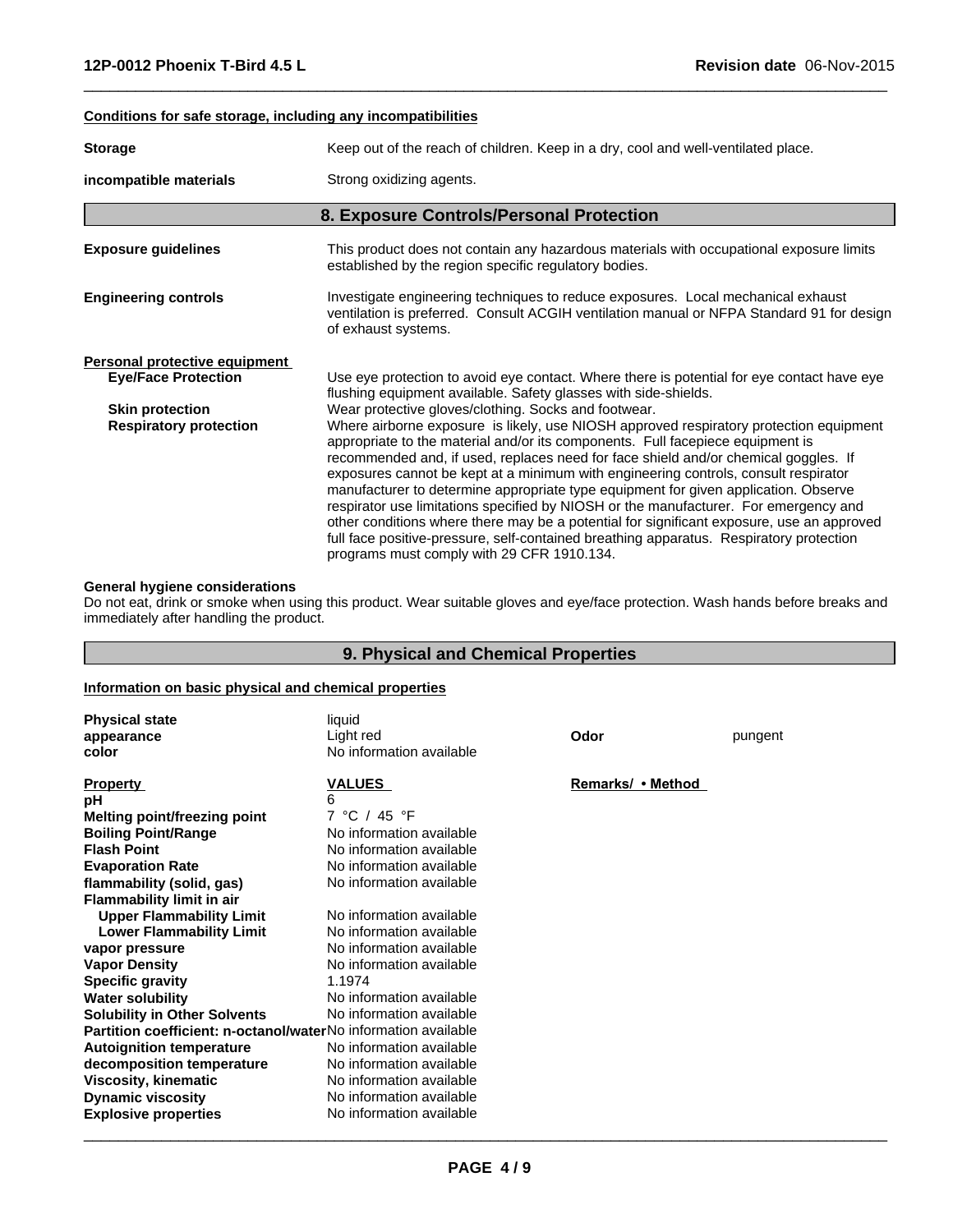#### **OTHER INFORMATION**

**Softening point**<br> **No information available**<br> **No information available**<br> **No information available Bulk density** 

**Oxidizing properties** No information available

**molecular weight** No information available<br> **VOC Content** No information available **VOC Content**<br> **EXECUTE:** No information available<br>
No information available No information available<br>9.974 lb/gal

### **10. Stability and Reactivity**

 $\overline{\phantom{a}}$  ,  $\overline{\phantom{a}}$  ,  $\overline{\phantom{a}}$  ,  $\overline{\phantom{a}}$  ,  $\overline{\phantom{a}}$  ,  $\overline{\phantom{a}}$  ,  $\overline{\phantom{a}}$  ,  $\overline{\phantom{a}}$  ,  $\overline{\phantom{a}}$  ,  $\overline{\phantom{a}}$  ,  $\overline{\phantom{a}}$  ,  $\overline{\phantom{a}}$  ,  $\overline{\phantom{a}}$  ,  $\overline{\phantom{a}}$  ,  $\overline{\phantom{a}}$  ,  $\overline{\phantom{a}}$ 

#### **Reactivity**  no data available

**Chemical stability** Stable under normal conditions. Hazardous polymerisation does not occur. **Possibility of hazardous reactions** None under normal processing. **Hazardous polymerization** Hazardous polymerisation does not occur.

**Conditions to avoid** No information available. **incompatible materials** Strong oxidizing agents. **Hazardous decomposition products** Carbon oxides.

# **11. Toxicological Information**

#### **Information on Likely Routes of Exposure**

| <b>Product information</b> | Single exposure studies indicate:<br>Oral: Practically non-toxic to rats (LD50 >5,000 mg/kg)<br>Dermal: No more than slightly toxic to rabbits (LD50 > 2,000 mg/kg)<br>Inhalation: SLightly toxic to rats (4 hr LC50 1.8 mg/l)<br>Skin Irritation: Non-irritating to rabbits<br>Eye Irritation: Non-irritating to rabbits<br>Skin allergy was observed in guinea pigs following repeated exposure. Repeated or<br>long-term oral administration produced effects on the thyroid, liver or kidneys in rats, mice<br>and dogs. An increased incidence of liver tumors was observed in mice and thyroid tumors<br>were observed in male rats following long-term oral exposure.<br>No effects were seen on the ability of male or female rats to reproduce when exposed orally<br>for 2 successive generations. No birth defects were observed in the offspring of rats<br>exposed orally during pregnancy. In rabbits, developmental effects were noted only at<br>maternally toxic doses. No genetic changes were observed in tests using animal cells.<br>Polyglycol<br>Repeated exposure of rats to aerosol of some block polymers produced an inflammatory<br>response and slight fibrosis in the lung. Long-term dietary administration of a block polymer<br>to dogs produced no adverse effects. Some block polymers have produced genetic<br>changes in tests using basteria or animal cells.<br>Single exposure studies indicate that this material is practically non-toxic if swallowed<br>(mouse LD50 >15,000 mg/kg) or absorbed through skin (rabbit LD50 2,000 mg/kg)<br>moderately toxic if inhaled (rat 4 hr LC50 0.1-0.34 mg/l) and practically non irritating to<br>rabbit eyes (10% aqueous solution). |
|----------------------------|-------------------------------------------------------------------------------------------------------------------------------------------------------------------------------------------------------------------------------------------------------------------------------------------------------------------------------------------------------------------------------------------------------------------------------------------------------------------------------------------------------------------------------------------------------------------------------------------------------------------------------------------------------------------------------------------------------------------------------------------------------------------------------------------------------------------------------------------------------------------------------------------------------------------------------------------------------------------------------------------------------------------------------------------------------------------------------------------------------------------------------------------------------------------------------------------------------------------------------------------------------------------------------------------------------------------------------------------------------------------------------------------------------------------------------------------------------------------------------------------------------------------------------------------------------------------------------------------------------------------------------------------------------------------------------------------------------------------------|
| <b>Inhalation</b>          | HARMFUL IF INHALED.                                                                                                                                                                                                                                                                                                                                                                                                                                                                                                                                                                                                                                                                                                                                                                                                                                                                                                                                                                                                                                                                                                                                                                                                                                                                                                                                                                                                                                                                                                                                                                                                                                                                                                     |
| Eye contact                | May cause irritation.                                                                                                                                                                                                                                                                                                                                                                                                                                                                                                                                                                                                                                                                                                                                                                                                                                                                                                                                                                                                                                                                                                                                                                                                                                                                                                                                                                                                                                                                                                                                                                                                                                                                                                   |
| <b>Skin contact</b>        | May be harmful if absorbed through the skin.                                                                                                                                                                                                                                                                                                                                                                                                                                                                                                                                                                                                                                                                                                                                                                                                                                                                                                                                                                                                                                                                                                                                                                                                                                                                                                                                                                                                                                                                                                                                                                                                                                                                            |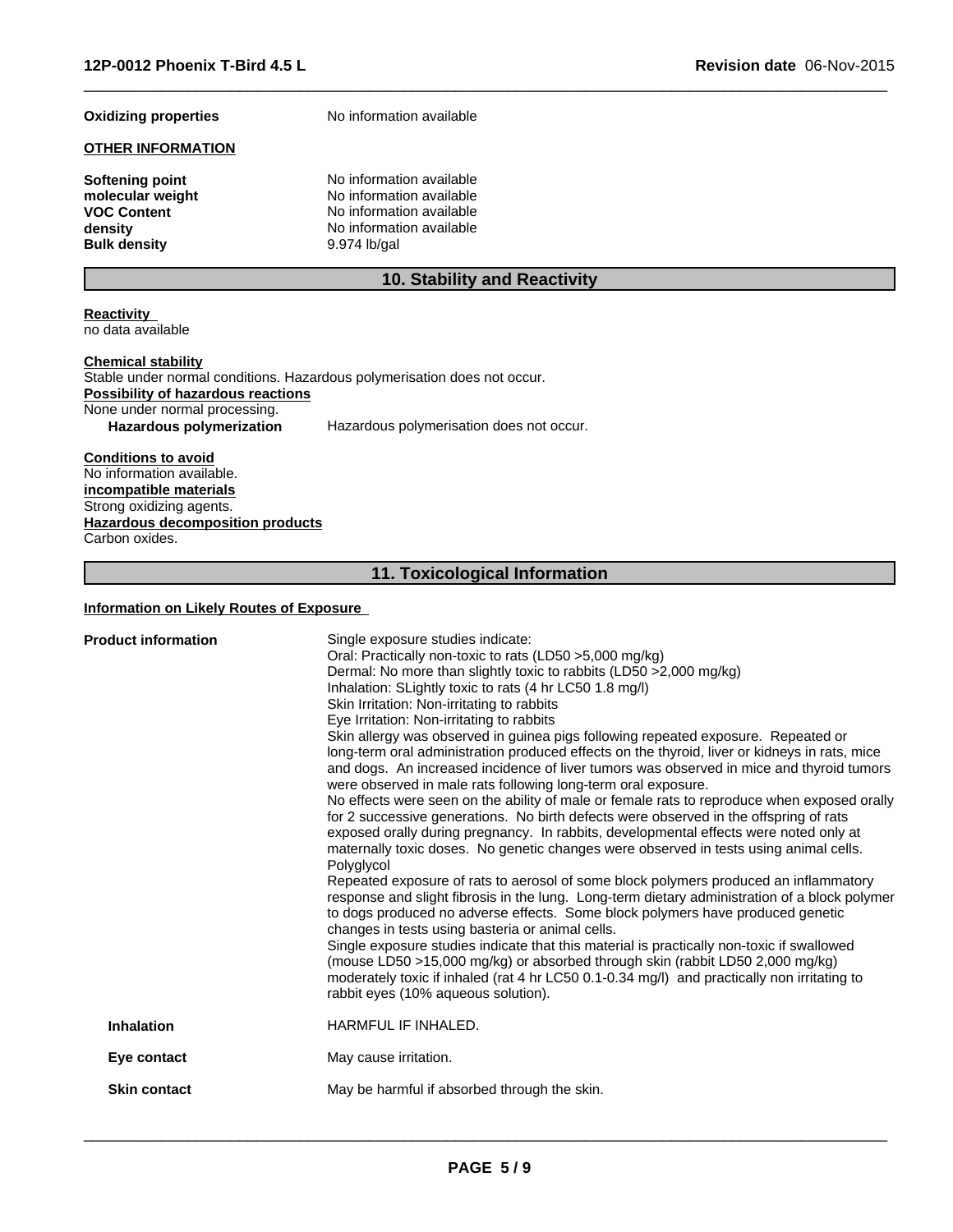#### **Ingestion** MAY BE HARMFUL IF SWALLOWED.

| <b>Chemical name</b> | _D50 Oral | <b>.D50 Dermal</b> | ∟C50 Inhalation                                                      |
|----------------------|-----------|--------------------|----------------------------------------------------------------------|
| Thiophanate-methyl   |           |                    | ′ Rat<br>1700<br>4 h<br>. 00 mg/m $^3\,$<br>$\overline{\phantom{0}}$ |
| 23564-05-8           |           |                    |                                                                      |

 $\overline{\phantom{a}}$  ,  $\overline{\phantom{a}}$  ,  $\overline{\phantom{a}}$  ,  $\overline{\phantom{a}}$  ,  $\overline{\phantom{a}}$  ,  $\overline{\phantom{a}}$  ,  $\overline{\phantom{a}}$  ,  $\overline{\phantom{a}}$  ,  $\overline{\phantom{a}}$  ,  $\overline{\phantom{a}}$  ,  $\overline{\phantom{a}}$  ,  $\overline{\phantom{a}}$  ,  $\overline{\phantom{a}}$  ,  $\overline{\phantom{a}}$  ,  $\overline{\phantom{a}}$  ,  $\overline{\phantom{a}}$ 

#### **Information on Toxicological Effects**

**Symptoms** No information available.

#### **Delayed and immediate effects as well as chronic effects from short and long-term exposure**

| sensitization                   | No information available.                                  |
|---------------------------------|------------------------------------------------------------|
| <b>Mutagenic effects</b>        | No information available.                                  |
| Carcinogenicity                 | There are no known carcinogenic chemicals in this product. |
| <b>Reproductive effects</b>     | Not Available.                                             |
| <b>STOT - Single Exposure</b>   | No information available.                                  |
| <b>STOT - repeated exposure</b> | No information available.                                  |
| <b>Chronic toxicity</b>         | Avoid repeated exposure.                                   |
| <b>Aspiration hazard</b>        | No information available.                                  |

#### **Numerical Measures of Toxicity - Product information**

| LD50 Oral               | 5000 mg/kg (rat)                           |
|-------------------------|--------------------------------------------|
| <b>LD50 Dermal</b>      | > 2000 mg/kg (rat)                         |
| <b>LC50 Inhalation:</b> | LC50/inhalation/4h/rat = $1.8$ mg/l 3.1936 |

# **12. Ecological Information**

#### **ecotoxicity**

Thiophanate methyl methyl Carp 96 hr  $LC50 = 100$  mg/L Fiddler crab 96 hr  $LC50 = 560$  mg/L Bluegill 96 hr LC50 = 15.8 mg/L Daphnid 48 hr  $EC50 = 15.6$  mg/L Shrimp 96 hr LC50 =  $25.1 \text{ mg/L}$ Trout 96 hr LC50 - 2.2 mg/L Oyster 96 hr  $LC50 = 4.6$  ppm Highly toxic to catfish

#### **Persistence/Degradability**

No information available.

#### **Bioaccumulation/ Accumulation**

Does not bioaccumulate.

#### **Other Adverse Effects**

No information available

### **13. Disposal Considerations**

#### **Waste Disposal Method**

Waste Treatment Methods<br>
Waste Disposal Method<br>
a violation of Federal law. If the wastes cannot be disposed of by use or according to label<br>
instructions, contact your State Pesticide or Environmental Control Agency, or t Pesticide wastes are acutely hazardous. Improper disposal of excess pesticide or rinsate is a violation of Federal law. If the wastes cannot be disposed of by use or according to label instructions, contact your State Pesticide or Environmental Control Agency, or the Hazardous Waste representative at the nearest EPA Regional Office for guidance.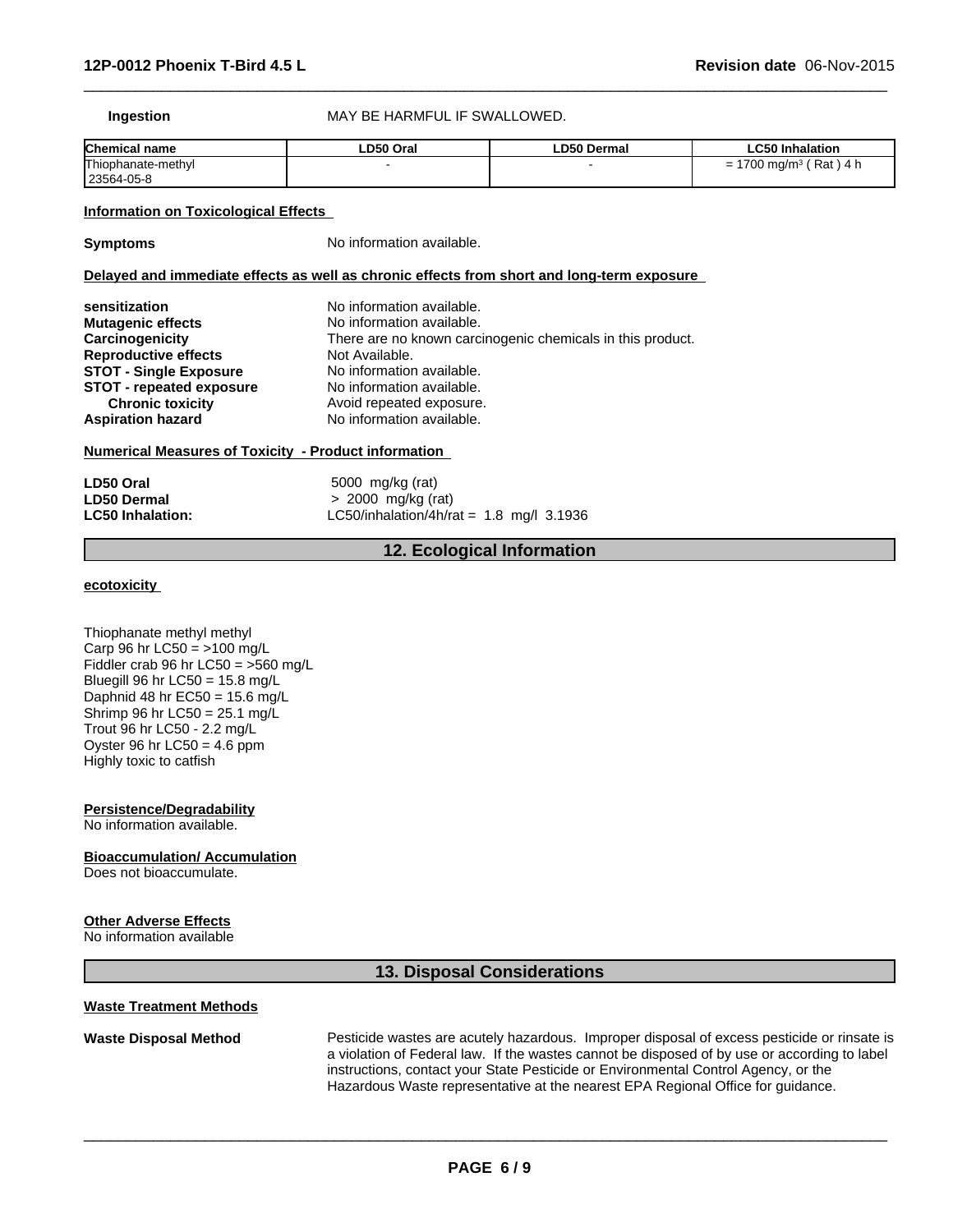### **Contaminated packaging Refer to product label.**

| Chemical<br>' name | <b>RCRA</b> | <b>RCRA</b><br>∟istina<br><b>Basis for</b> | - D Series Wastes<br><b>RCRA-</b> | '' Series Wastes<br>RCRA- |
|--------------------|-------------|--------------------------------------------|-----------------------------------|---------------------------|
| Thiophanate-methyl | U409        |                                            |                                   | U409                      |

 $\overline{\phantom{a}}$  ,  $\overline{\phantom{a}}$  ,  $\overline{\phantom{a}}$  ,  $\overline{\phantom{a}}$  ,  $\overline{\phantom{a}}$  ,  $\overline{\phantom{a}}$  ,  $\overline{\phantom{a}}$  ,  $\overline{\phantom{a}}$  ,  $\overline{\phantom{a}}$  ,  $\overline{\phantom{a}}$  ,  $\overline{\phantom{a}}$  ,  $\overline{\phantom{a}}$  ,  $\overline{\phantom{a}}$  ,  $\overline{\phantom{a}}$  ,  $\overline{\phantom{a}}$  ,  $\overline{\phantom{a}}$ 

# **14. Transport Information**

| <b>DOT</b><br>UN-No<br>Proper shipping name<br><b>Hazard class</b><br>Packing group<br><b>Reportable Quantity (RQ):</b>    | <b>UN3082</b><br>Environmentally hazardous substance, liquid, n.o.s (Thiophanate methyl)<br>9<br>PG III<br>10 lbs (Thiophanate methyl)                                                                             |
|----------------------------------------------------------------------------------------------------------------------------|--------------------------------------------------------------------------------------------------------------------------------------------------------------------------------------------------------------------|
| <b>ICAO</b><br>UN-No<br>Proper shipping name<br><b>Hazard class</b><br><b>Packing group</b>                                | <b>UN3082</b><br>Environmentally hazardous substance, liquid, n.o.s (Thiophanate methyl)<br>9<br>PG III                                                                                                            |
| <b>IATA</b><br>UN-No<br>Proper shipping name<br><b>Hazard class</b><br><b>Packing group</b>                                | <b>UN3082</b><br>Environmentally hazardous substances, liquid, n.o.s (Thiophanate methyl)<br>9<br>PG III                                                                                                           |
| <b>IMDG/IMO</b><br>UN-No<br>Proper shipping name<br><b>Hazard class</b><br><b>Packing group</b><br><b>Marine Pollutant</b> | <b>UN3082</b><br>Environmentally hazardous substances, liquid, n.o.s (Thiophanate-methyl)<br>9<br>PG III<br>This product contains a chemical which is listed as a marine pollutant according to<br><b>IMDG/IMO</b> |

# **15. Regulatory Information**

This chemical is a pesticide product registered by the Environmental Protection Agency and is subject to certain labeling requirements under federal pesticide law. These requirements differ from the classification criteria and hazard information required for safety data sheets, and for workplace labels of non-pesticide chemicals. Following is the hazard information as required on the pesticide label:

| signal word                                  | <b>CAUTION</b>                                                                                                                                                               |
|----------------------------------------------|------------------------------------------------------------------------------------------------------------------------------------------------------------------------------|
| <b>Ventilation Control</b>                   | PESTICIDE APPLICATORS & WORKERS THESE WORKERS MUST REFER TO<br>PRODUCT LABELING AND DIRECTIONS FOR USE IN ACCORDANCE WITH EPA<br>WORKER PROTECTION STANDARD 40 CFR PART 170. |
| Harmful if inhaled or absorbed through skin. |                                                                                                                                                                              |
|                                              |                                                                                                                                                                              |

| <b>International Inventories</b> |                 |  |  |
|----------------------------------|-----------------|--|--|
| <b>USINV</b>                     | Not determined  |  |  |
| <b>DSL/NDSL</b>                  | Not determined  |  |  |
| EINECS/                          | Does not comply |  |  |
| <b>ELINCS</b>                    |                 |  |  |
| <b>ENCS</b>                      | Does not comply |  |  |
| China                            | Complies        |  |  |
|                                  |                 |  |  |
|                                  |                 |  |  |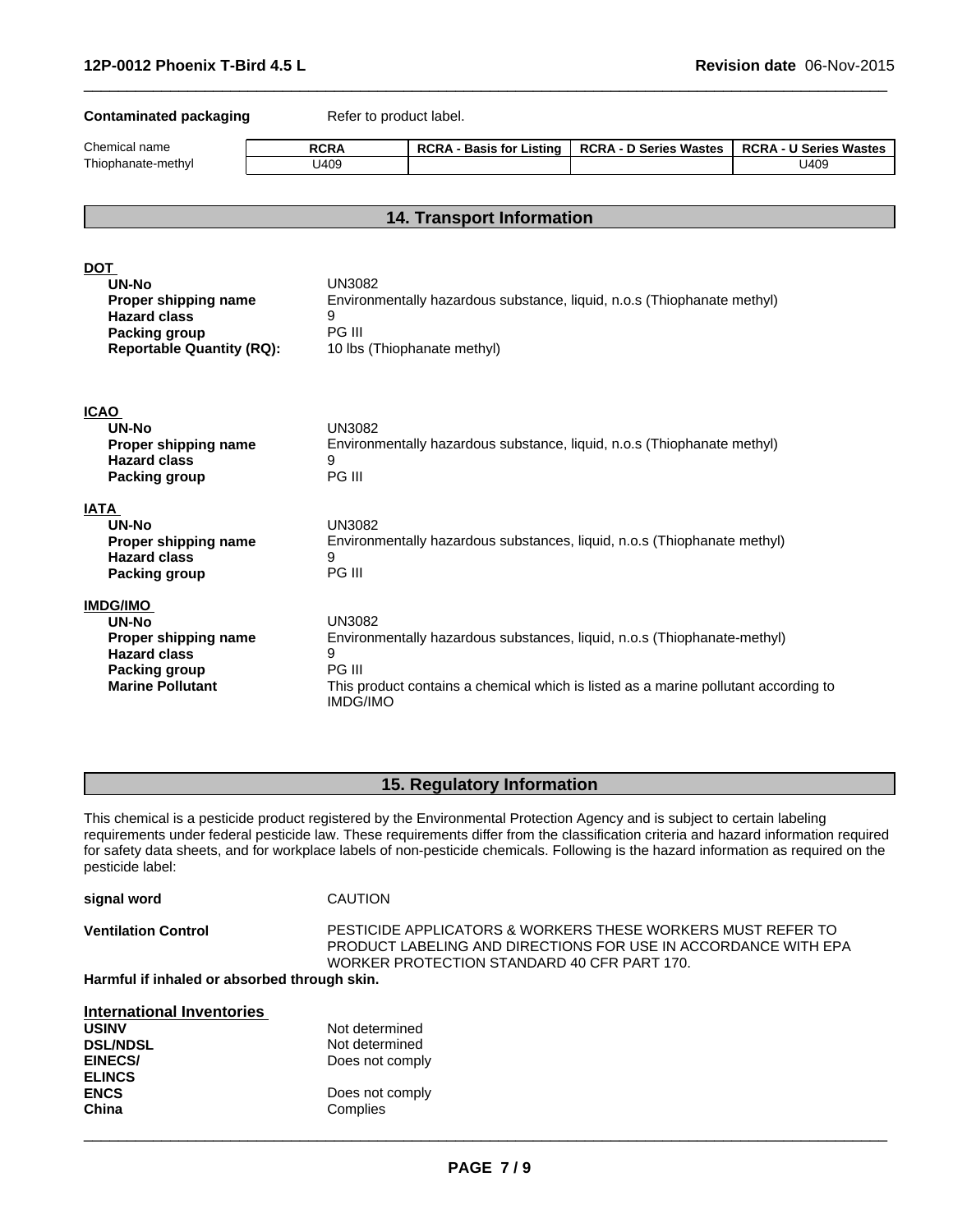| <b>KECL</b>  | Complies        |
|--------------|-----------------|
| <b>PICCS</b> | Complies        |
| <b>AICS</b>  | Complies        |
| <b>TSCA</b>  | Does not comply |

**TSCA** - United States Toxic Substances Control Act Section 8(b) Inventory **DSL/NDSL** - Canadian Domestic Substances List/Non-Domestic Substances List **EINECS/ELINCS** - European Inventory of Existing Commercial Chemical Substances/EU List of Notified Chemical Substances **ENCS** - Japan Existing and New Chemical Substances **IECSC** - China Inventory of Existing Chemical Substances **KECL** - Korean Existing and Evaluated Chemical Substances **PICCS** - Philippines Inventory of Chemicals and Chemical Substances **AICS** - Australian Inventory of Chemical Substances

#### **Federal Regulations**

#### **SARA 313**

Section 313 of Title III of the Superfund Amendments and Reauthorization Act of 1986 (SARA). This product contains a chemical or chemicals which are subject to the reporting requirements of the Act and and Title 40n of the Code of Federal Regulations, Part 372:

 $\overline{\phantom{a}}$  ,  $\overline{\phantom{a}}$  ,  $\overline{\phantom{a}}$  ,  $\overline{\phantom{a}}$  ,  $\overline{\phantom{a}}$  ,  $\overline{\phantom{a}}$  ,  $\overline{\phantom{a}}$  ,  $\overline{\phantom{a}}$  ,  $\overline{\phantom{a}}$  ,  $\overline{\phantom{a}}$  ,  $\overline{\phantom{a}}$  ,  $\overline{\phantom{a}}$  ,  $\overline{\phantom{a}}$  ,  $\overline{\phantom{a}}$  ,  $\overline{\phantom{a}}$  ,  $\overline{\phantom{a}}$ 

| Chemical name                     | <b>SARA 313 - Threshold Values</b> |
|-----------------------------------|------------------------------------|
| Thiophanate-methyl - 23564-05-8   | 1.0                                |
| SARA 311/312 Hazardous            |                                    |
| Categorization                    |                                    |
| Acute health hazard               | ves                                |
| Chronic health hazard             | ves                                |
| Fire hazard                       | No                                 |
| Sudden release of pressure hazard | No                                 |
| <b>Reactive Hazard</b>            | <b>ves</b>                         |

| <b>Chemical name</b>             | RQ           | <b>CERCLA EHS RQs</b> | R                                                          |
|----------------------------------|--------------|-----------------------|------------------------------------------------------------|
| Thiophanate-methyl<br>23564-05-8 | ָ<br>I U I D |                       | ) 10 lb final RQ RQ 4.54 kg final<br><b>RQ</b><br>DC<br>いへ |
| <b>CERCLA</b>                    |              |                       |                                                            |

| -------                                                                        |                       |
|--------------------------------------------------------------------------------|-----------------------|
| ີດmnonent                                                                      | DC.<br>טא             |
| Thiophanate-methyl                                                             | 10 <sub>b</sub><br>AC |
| 45<br>23564<br>$05-8$                                                          |                       |
| the contract of the contract of<br>_____<br>the contract of the con-<br>$\sim$ |                       |

# **SARA Product RQ** 0

#### **RCRA**

| Component                             | <b>RCRA - D Series Wastes</b> | <b>RCRA - P Series Wastes</b> | <b>RCRA - U Series Wastes</b> |
|---------------------------------------|-------------------------------|-------------------------------|-------------------------------|
| Thiophanate-methyl<br>23564-05-8 (45) |                               |                               | U409                          |
| Death-Liab Information                |                               |                               |                               |

# **Pesticide Information**

### **State Regulations**

| Component                             | <b>CAS-No</b> | <b>CATEGORY</b> | California Prop. 65                      | Mon-additive. corrosive<br>chemical type |
|---------------------------------------|---------------|-----------------|------------------------------------------|------------------------------------------|
| Thiophanate-methyl<br>23564-05-8 (45) | 23564-05-8    |                 | Female Reproductive<br>Male Reproductive | Female Reproductive<br>Male Reproductive |

#### **State Right-to-Know**

| Chemical name          | -----<br>.<br>massacnusetts | Jersev<br><b>New</b> | Pennsvlvania | <b>Illinois</b> | Rhodu<br><b>Island</b> |
|------------------------|-----------------------------|----------------------|--------------|-----------------|------------------------|
| -methvl<br>hiophanate- |                             |                      |              |                 |                        |

**International regulations** 

\_\_\_\_\_\_\_\_\_\_\_\_\_\_\_\_\_\_\_\_\_\_\_\_\_\_\_\_\_\_\_\_\_\_\_\_\_\_\_\_\_\_\_\_\_\_\_\_\_\_\_\_\_\_\_\_\_\_\_\_\_\_\_\_\_\_\_\_\_\_\_\_\_\_\_\_\_\_\_\_\_\_\_\_\_\_\_\_\_\_\_\_\_ **U.S. EPA Label information EPA Pesticide registration number** 70506-251